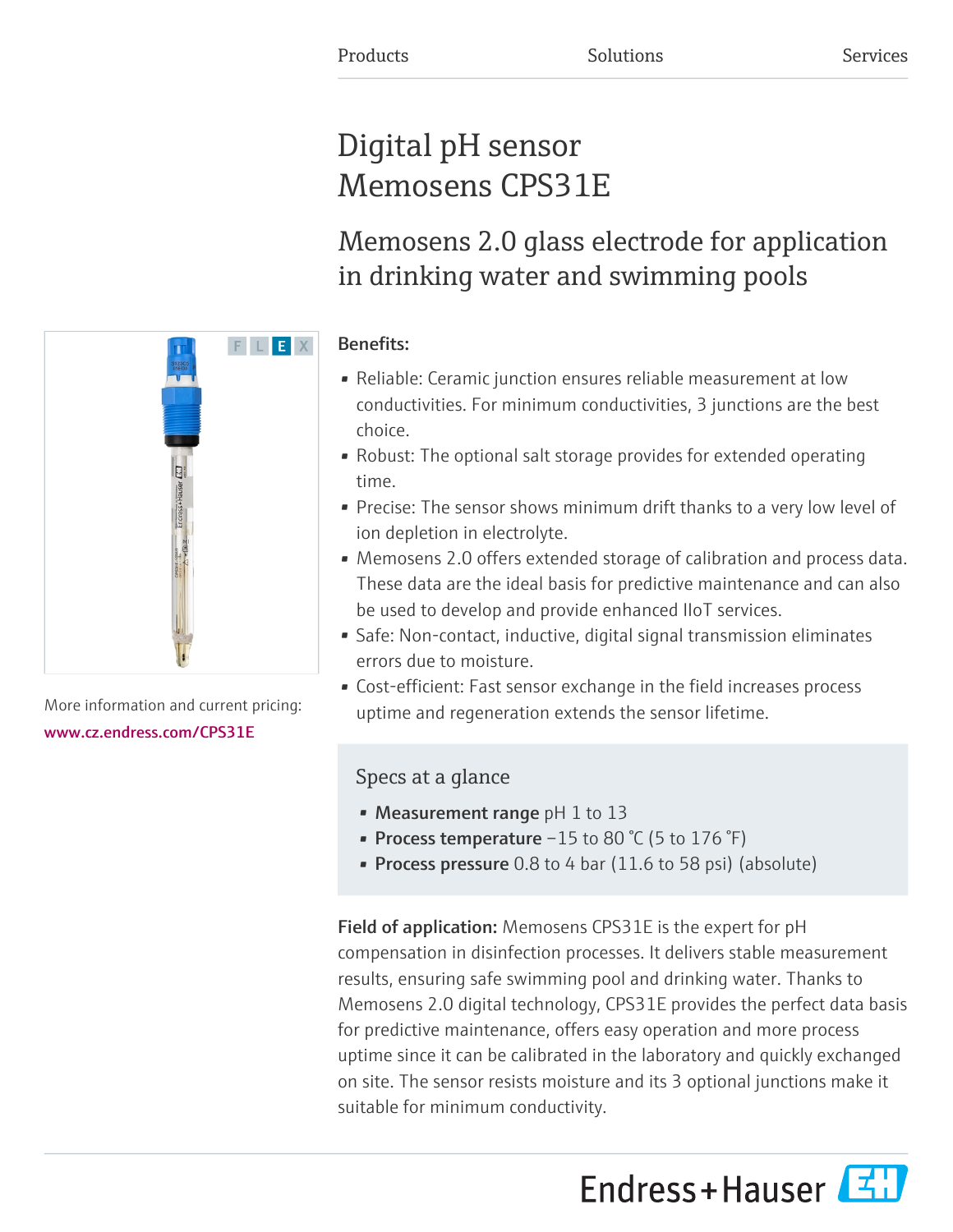# Features and specifications

### pH Measuring principle

Potentiometric

#### Application

- Drinking water
- Swimming pool water
- pH compensation during the measurement of free chlorine

#### Characteristic

Digital pH electrode for standard applications in drinking water and swimming pool water

#### Measurement range

pH 1 to 13

# Measuring principle

Gel filled reference with one or three ceramic junctions with optional salt storage

#### Design

All shaft lengths with temperature sensor

#### Material

Sensor shaft: Glass to suit process pH membrane: glass Type A Metal lead Ag/AgCl Open aperture: Ceramic junction O-ring: FKM Process coupling: PPS fiber-glass reinforced Nameplate: Ceramic metal oxide

#### Dimension

Diameter: 12 mm (0.47 inch) Shaft length: 120 mm (4.70 inch)

#### Process temperature

 $-15$  to 80 °C (5 to 176 °F)